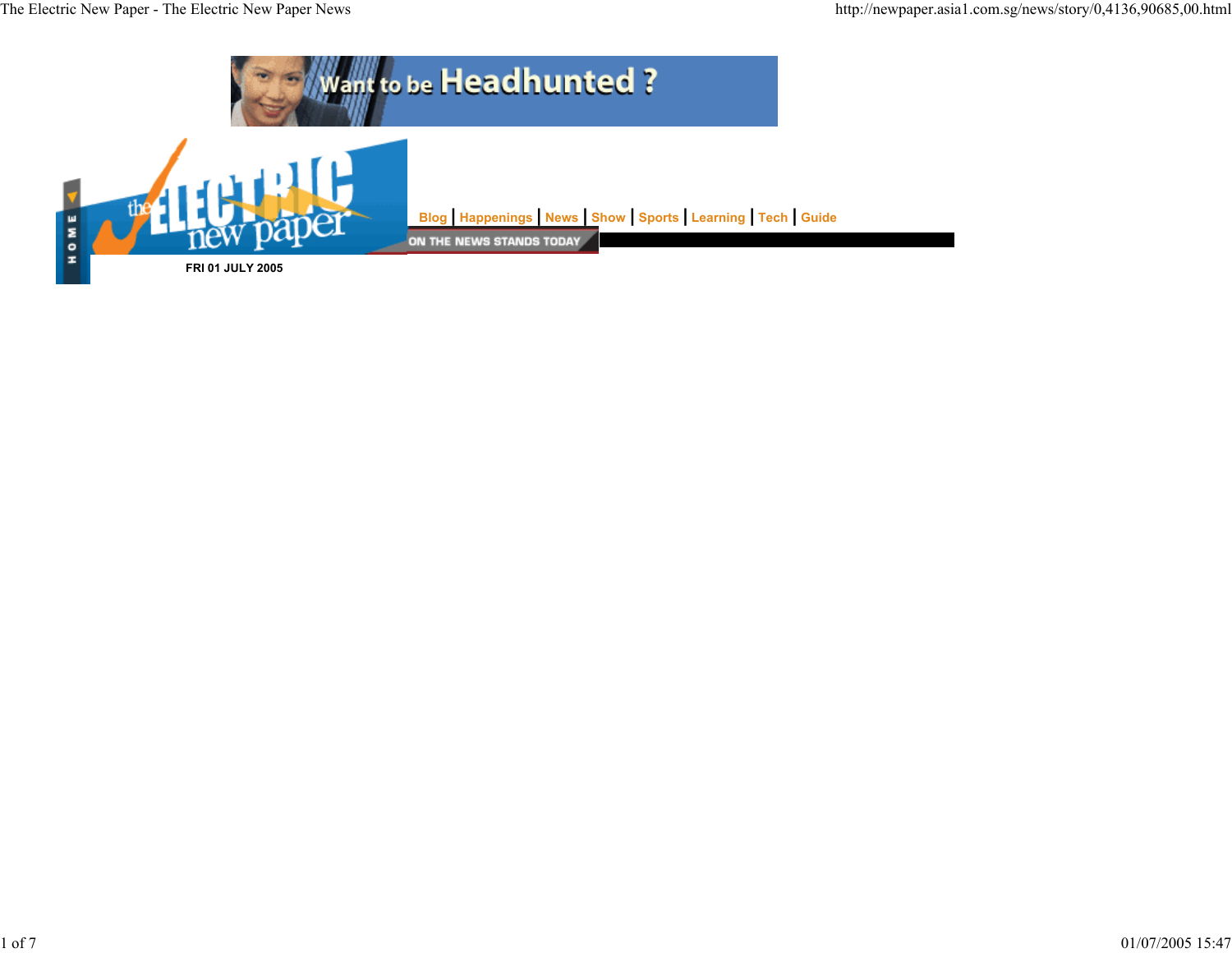

### **ARCHIVE**

| ARUMIVE          |  |
|------------------|--|
| -- Select --     |  |
| <b>ADVERTISE</b> |  |
| <b>SITEMAP</b>   |  |
| <b>FEEDBACK</b>  |  |
| <b>ASIAONE</b>   |  |
|                  |  |

E-MAIL US ☑ **CALL US** 1800-7334455

### **ELECTRIC NEWS**

# **Don't like the movie? Then re-make it yourself**

**Remixable films where you can sample and mix movies like a DJ is one of the things discussed at a seminar organised by Noise Singapore at the Nanyang Academy of Fine Arts recently. Journalist WOON WUI TEK and infographics journalist CEL GULAPA report**

**June 29, 2005**

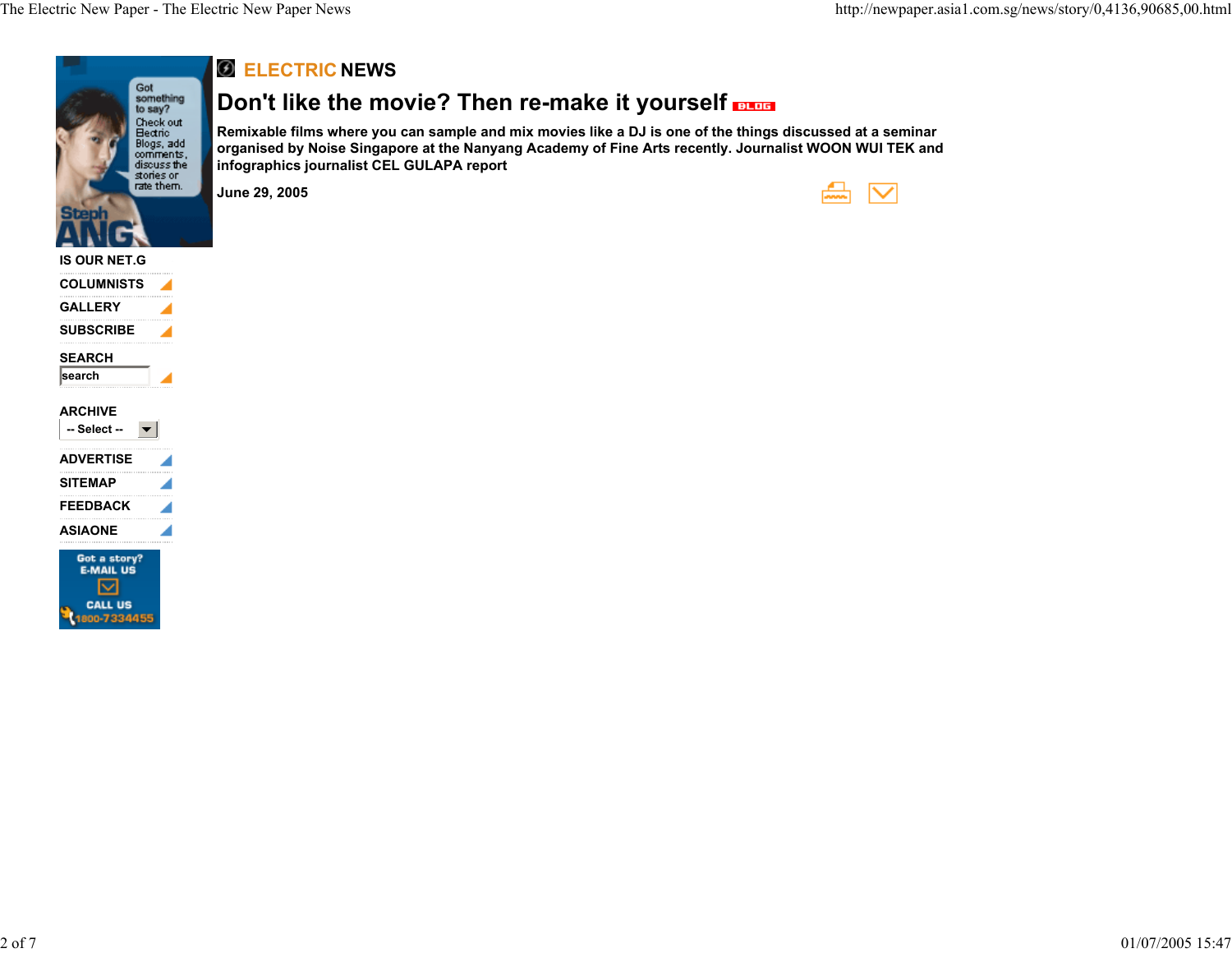### **MOVIES: SEEKING 'SANCTUARY'**

Since the earliest movies, one rule hasn't changed: As a viewer, you subject yourself to the film maker's vision from start to finish.

'You're not supposed to fiddle with it.' That is how Britain-based media producer Michela Ledwidge puts it.

But she's rebelling against such control by making what she calls the world's first 'remixable film' in Australia.

You see, she thinks the coming craze will be to 'rip apart, sample and re-use' films - in much the same way as deejays or hip-hop artistes mix music tracks.

Ms Ledwidge's film, unusually, will be released under a 'creative commons' licence, which freely allows audiences to 'copy and edit the film's elements'. This means, so long as you're not doing it for profit, you can buy the DVD of her science-fiction film, load it into your



# The new **Investor Relations@AsiaOne site**

computer - then use it in any way you wish to exercise your creativity.

Want to change the plot or fit in new characters?

Want to just re-edit or re-score to transform mood and meaning?

If you are familiar with the right computer software, go right ahead.

Don't know how to do any of this, but would like to try?

Ms Ledwidge's Sanctuary project might even offer some help in taking apart her film.

Join a planned online subscription service - which would allow you access to discussions by people who already have the technical know-how. Who may already be creating their own works by modifying the original.

They might give you tips on how to start or where to go.

Think it'll be too difficult?

The tools and technical software are already on the market, says Ms Ledwidge. It's just that normal movie makers and studios dislike the idea.

So perhaps this is the start of a flood of 'remixables', including local works.

**COMPUTER GAMES: MACHINI-MAGIC!**

#### **Story index**

Slap, punch, stomp and spit on him Exam shock Sshh!Let's meet to talk about HitlerBlood lifelineGood afternoon, S'pore Up close to Beckham again? Fat chance

This S'porean moved Disney to say no

Here's you chance to be a badminton champ

Pay fees, fail exams, get degree

Durians at 14 cents a kilo in Johor

Freedom Tower to have bomb-proof base

Indonesians get Very Important Presidential SMS on drug abuse

What a dream team of visitors!

ARE YOU A BEDROOM BABE?

Spending tomorrow's money

Don't shout, we can hear you!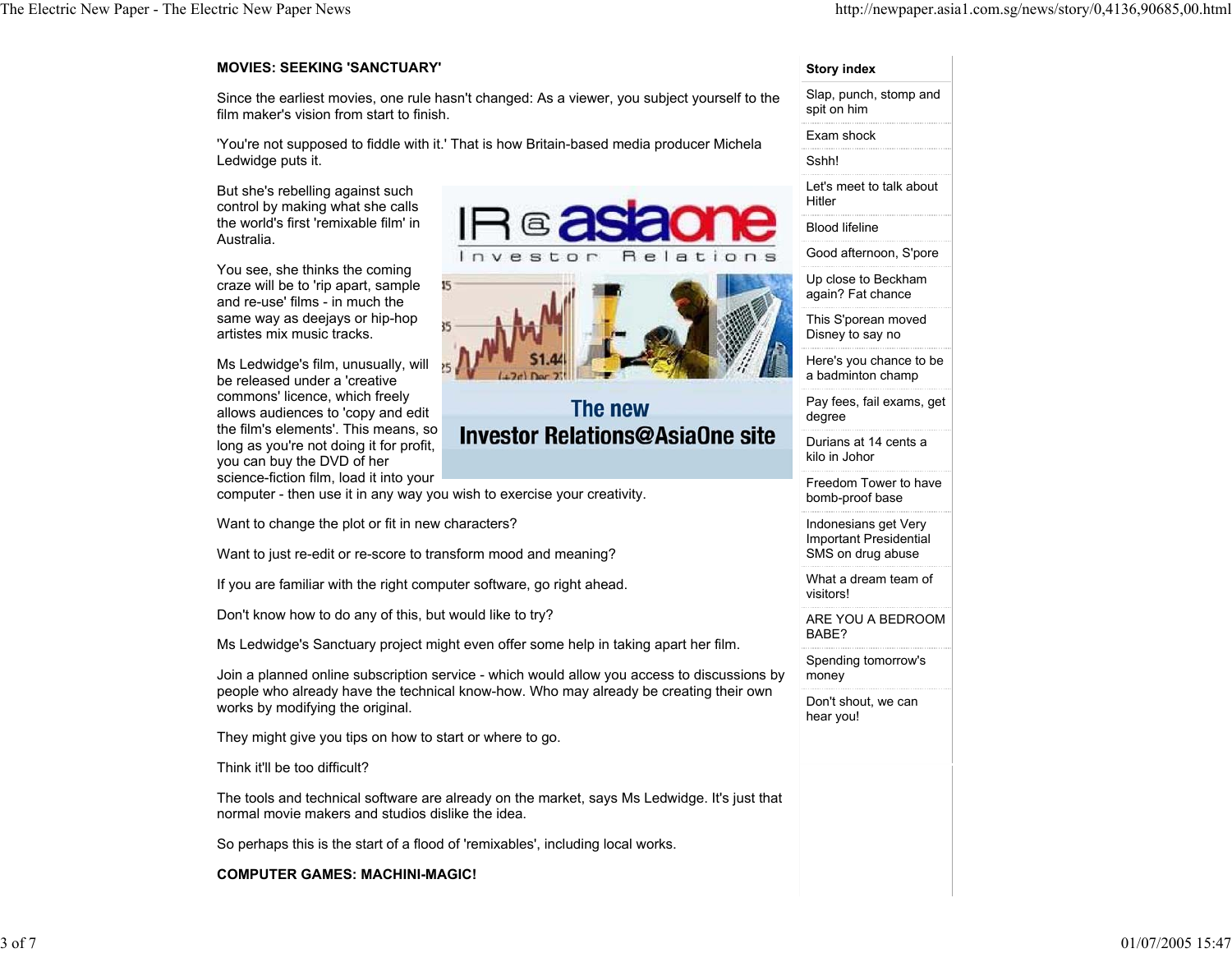Creative gamers, meanwhile, can embrace the fascinating sub-culture of machinima films, which has taken Europe and America by storm.

Designer and consultant Katie Salen agrees there is 'no reason' why Singapore can't join in.

What is a machinima film?

First, to make any film, there are sets (to create the 'world' of the film) and actors to act out the script.

But in a machinima film, the 'sets' comprise the 3-D world of a video game. The 'actors' are game characters.

You make the actors move by controlling their actions (using a joystick, for instance). You add voice-overs to provide the dialogue.

The 'sets' are controlled by your knowing what backgrounds appear at different stages of the game. Then choose the ones you want for your script.

Take Red vs Blue, generated by using the Xbox shoot-'em-up, Halo.

The visuals can be as stark as alternating points-of-view of two game characters. Or there can be furious fights.

But clever dialogue and in-jokes are the draw.

Some 40 'episodes' have been made: Go to redvsblue.com and you can take a look.

Another example Ms Salen quotes is My Day at Liberty City, 'filmed' within the violent world of Grand Theft Auto: Liberty City.

There's much more at machinima.com - but the point is any dedicated gamer could flex his creative muscles, then post his work on the Internet.

No pricey cast, sets or animation team needed.

### **NET & BEYOND: BUG FOR ALL**

The Net also helps in real-world fun fests like the Big Urban Game (BUG).

Designed by Ms Salen and two others, it drew thousands of residents of America's Twin Cities - St Paul and Minneapolis - into a playful exploration of their community.

Here's how it worked: Three huge inflatable 'game pieces' had to be moved from different locations to a given end point.

What route to take?

Anyone could go on-line, join one of the three teams and vote on what was the shortest route.

The next day, volunteer 'movers' would rush the piece down the selected routes.

Times achieved were posted. Then the whole process was repeated four times.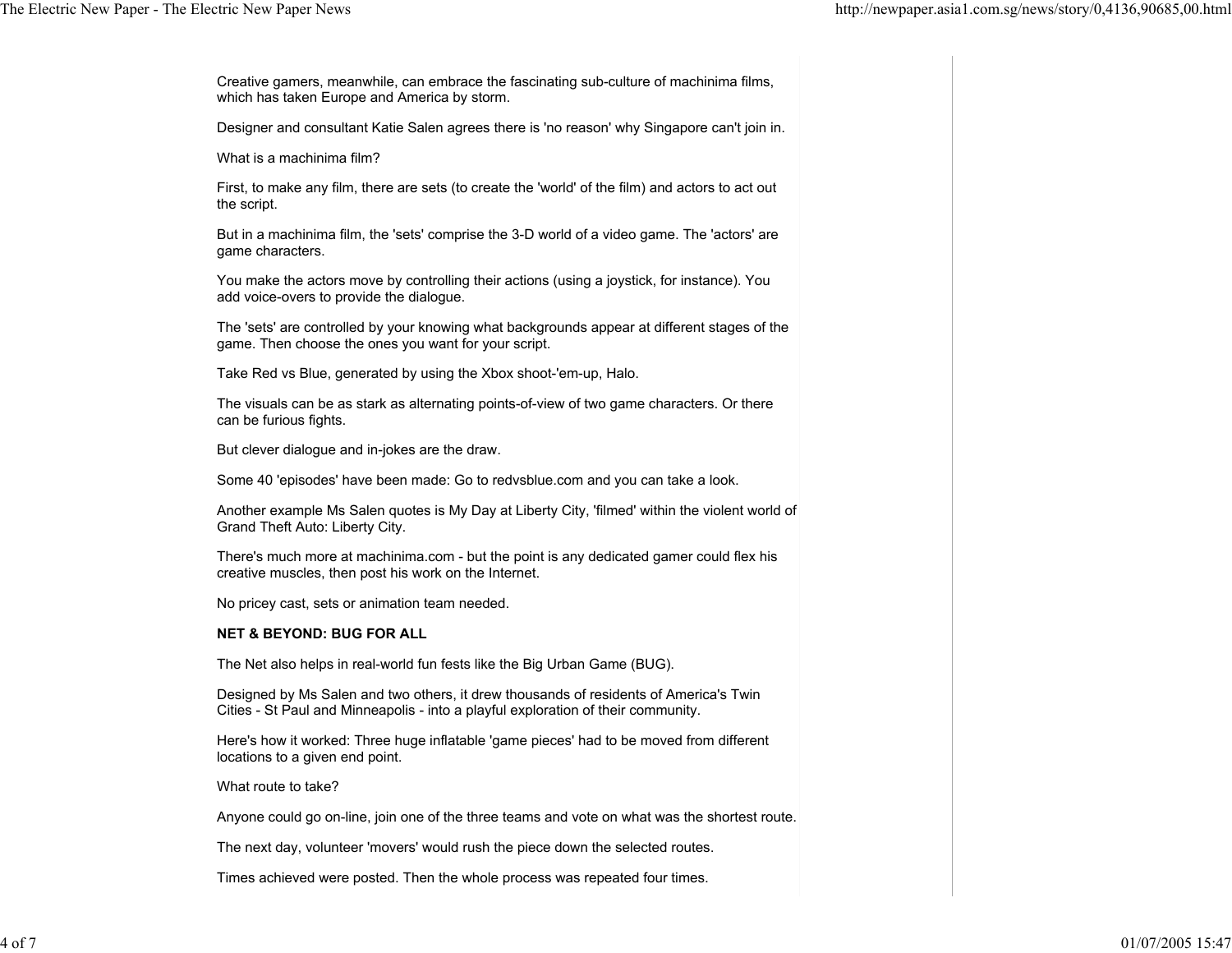With each vote, the routes could be changed or fine-tuned.

And it was the team that took the least time, overall, that won.

BUG, run in 2003, was a city-wide interactive game that could conceivably be implemented here.

Ms Salen said the design team would be happy to try.

But inventive locals - school groups, say - might also dream up smaller-scale versions.

Truly, technology is turning any space into one we can play creatively in.

Seriously.

### **Make noise with your creativity**

THE Noise Singapore Festival 2005 is an outlet for the creativity of young Singaporeans.

You can send in graffiti art, blogs, poetry, scripts, short stories, music compositions and more in the categories of Images, Mobile, Sounds and Words.

Visit noisesingapore.com for all the details. Participants must not be more than 25 years old.

The best entries will be broadcast, published and displayed at the Youth Park.

There are prizes in some cases.

The closing date for entries is between 1 and 10 Aug, depending on the category.

A panel of industry experts and arts practitioners will determine the most original and creative works.

The Noise Singapore Festival is managed by the National Arts Council and will run from 30 Sep to 30 Oct.

It is the first international spin-off from Australia's Noise festival which kicked off in 1999.

The official sponsor is MTV Networks Asia and co-organisers include the Singapore History Museum and Lianhe Zaobao's Popcorn.

The seminar, two weekends ago, on creativity and innovation in animation games and new media, was one of a series of workshops and talks being held.

So make noise now.

Singapore wants to hear and assess it.

#### **Back to News**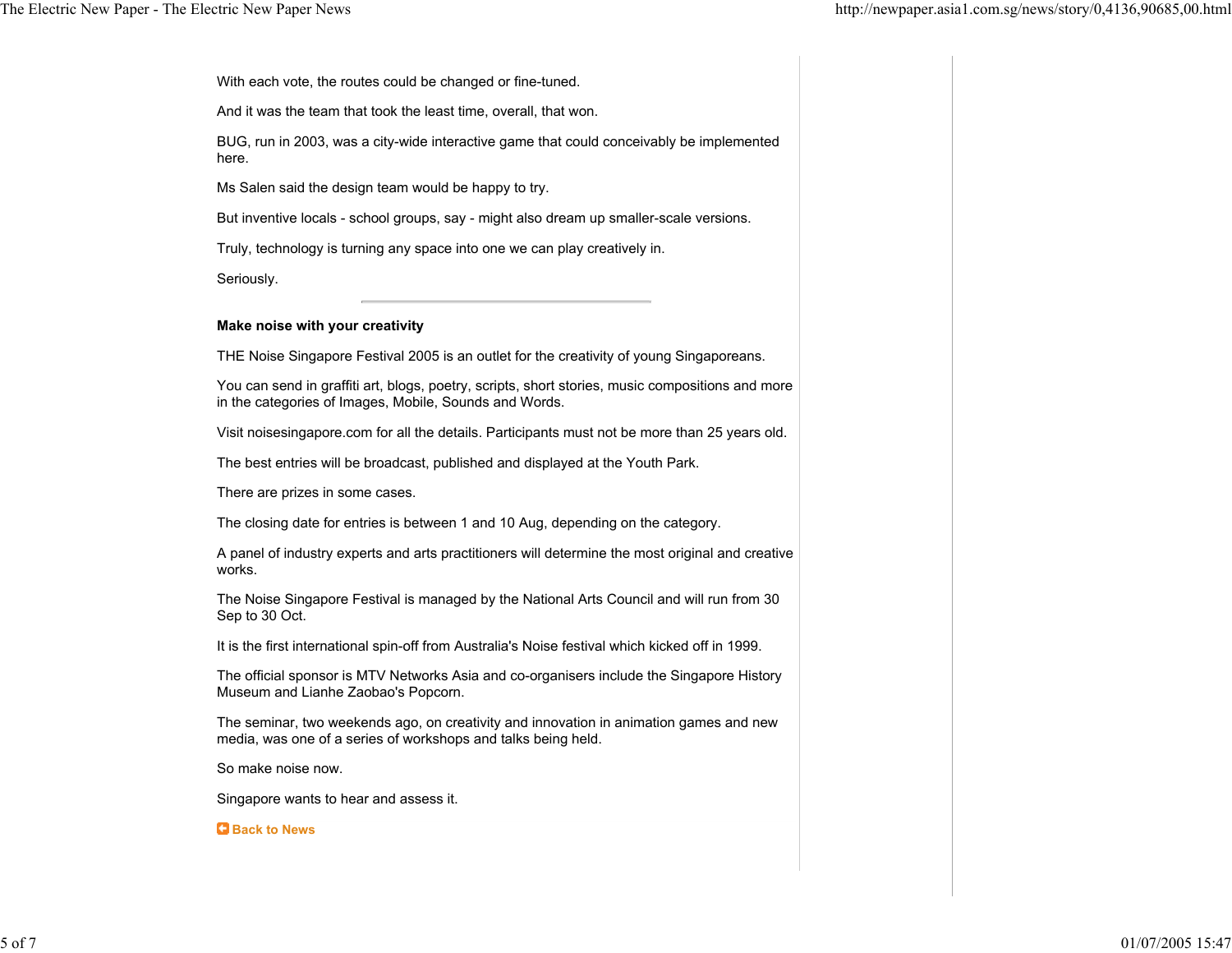| Username:                                      | <b>DISCLAIMER: YOU AGREE TO BEAR FULL</b>                                          |
|------------------------------------------------|------------------------------------------------------------------------------------|
| Password:                                      | RESPONSIBILITY FOR CONTENT POSTED BY<br>YOU. SINGAPORE PRESS HOLDINGS LIMITED      |
|                                                | DOES NOT MONITOR OR EDIT THE CONTENT                                               |
| Remember Me <sup>i</sup>                       | AND IS NOT RESPONSIBLE OR LIABLE FOR (1)                                           |
| Log in                                         | ANY CONTENT. INCLUDING BUT NOT LIMITED<br>TO, ANY INFRINGING, INACCURATE, OBSCENE, |
| (Your browser has to accept cookies to login.) | INDECENT, THREATENING, OFFENSIVE,<br>DEFAMATORY, TORTIOUS, OR ILLEGAL              |
| New user? Sign up now and be an                | CONTENT, OR (2) ANY THIRD PARTY CONDUCT,                                           |
| electric blogger. Registration is free!        | <b>TRANSMISSIONS OR DATA</b>                                                       |